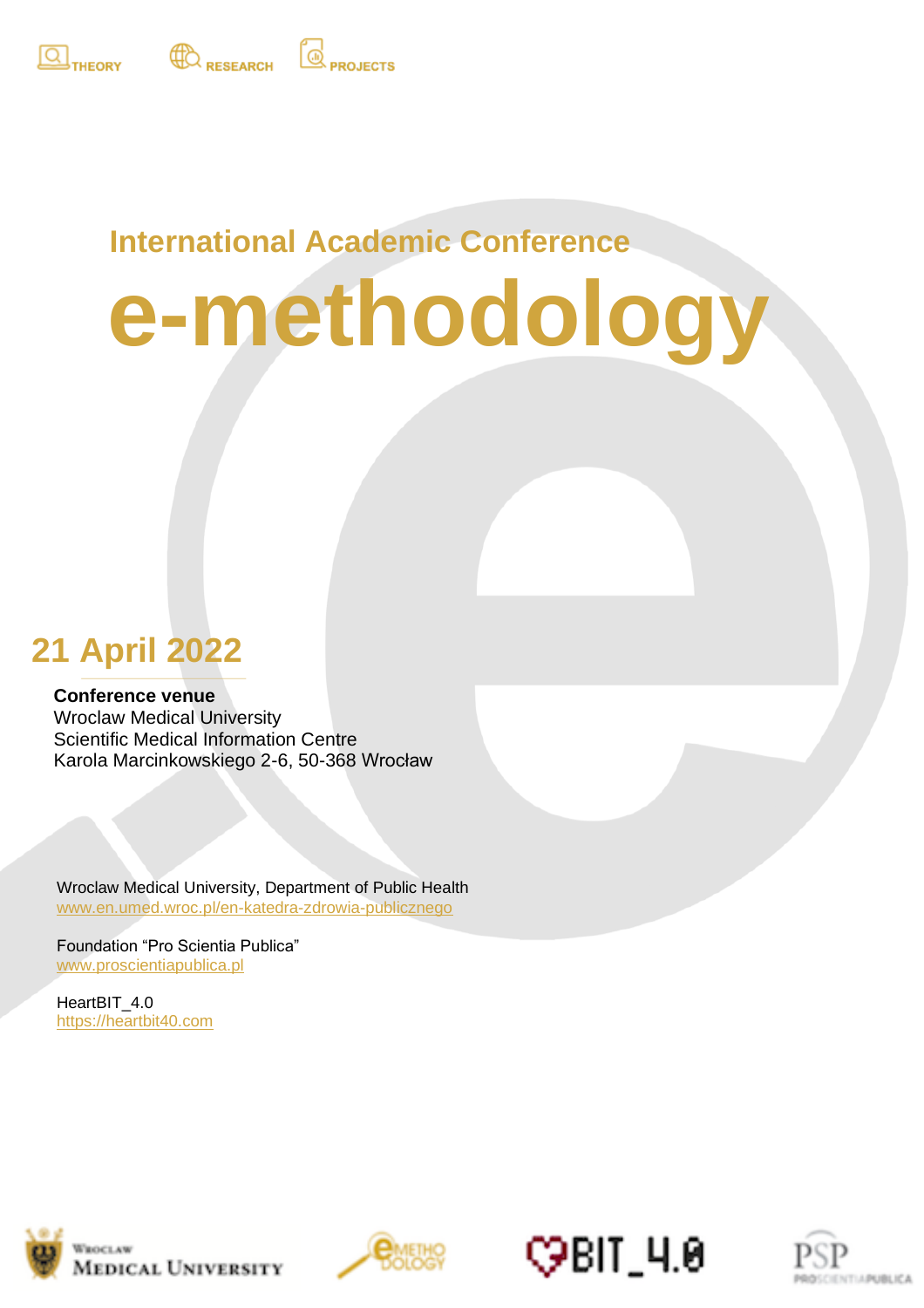

#### **CONFERENCE VENUE**

In 2022 the conference will be held in Wroclaw, Poland and also via MS Teams for those who can't take part in person.

#### **CONFERENCE TOPICS**

International Academic Conference "e-methodology" is dedicated to the difficulties connected with research in social sciences and humanities conducted by means of the Internet, as well as the opportunities that it provides. We accept theoretical lectures on this subject and lectures presenting the results of research conducted on or by means of the Internet (understood as a research environment and/or a research tool). We would like the authors to pay special attention to the specificity of "Internet methodology".

#### **We propose three sections:**

**1) "About the Internet" – Theory** (Theoretical papers on the difficulties and the opportunities created by using the Internet in scientific research)

- **2) "On the Internet" – Research** (The results of research conducted by means of the Internet)
- **3) "With the Internet"**
- **– Projects** (Project reports and research/educational projects presenting the opportunities provided by using the Internet)

**– Practice** (Communication with the patient/client via the Internet; problems of self-diagnosis on the Internet; use of new technologies in the medicine, in the promotion of health)

This year we are looking for papers conducted with **Application of Innovative Medical Data Science technologies (Big Data, AI).** This section is being prepared with European Scientific Project HeartBIT\_4.0 supported by European Commission and will contain:

**1) AI, machine learning, Big Data in medicine and healthcare 2) Telemedicine, virtual reality and health applications.** 

#### **ORGANIZERS**

Wroclaw Medical University, Department of Public Health [www.en.umed.wroc.pl/en-katedra-zdrowia-publicznego](http://www.en.umed.wroc.pl/en-katedra-zdrowia-publicznego)

Foundation "Pro Scientia Publica" [www.proscientiapublica.pl](http://www.proscientiapublica.pl/)

HeartBIT 4.0 [https://heartbit40.com](https://heartbit40.com/)







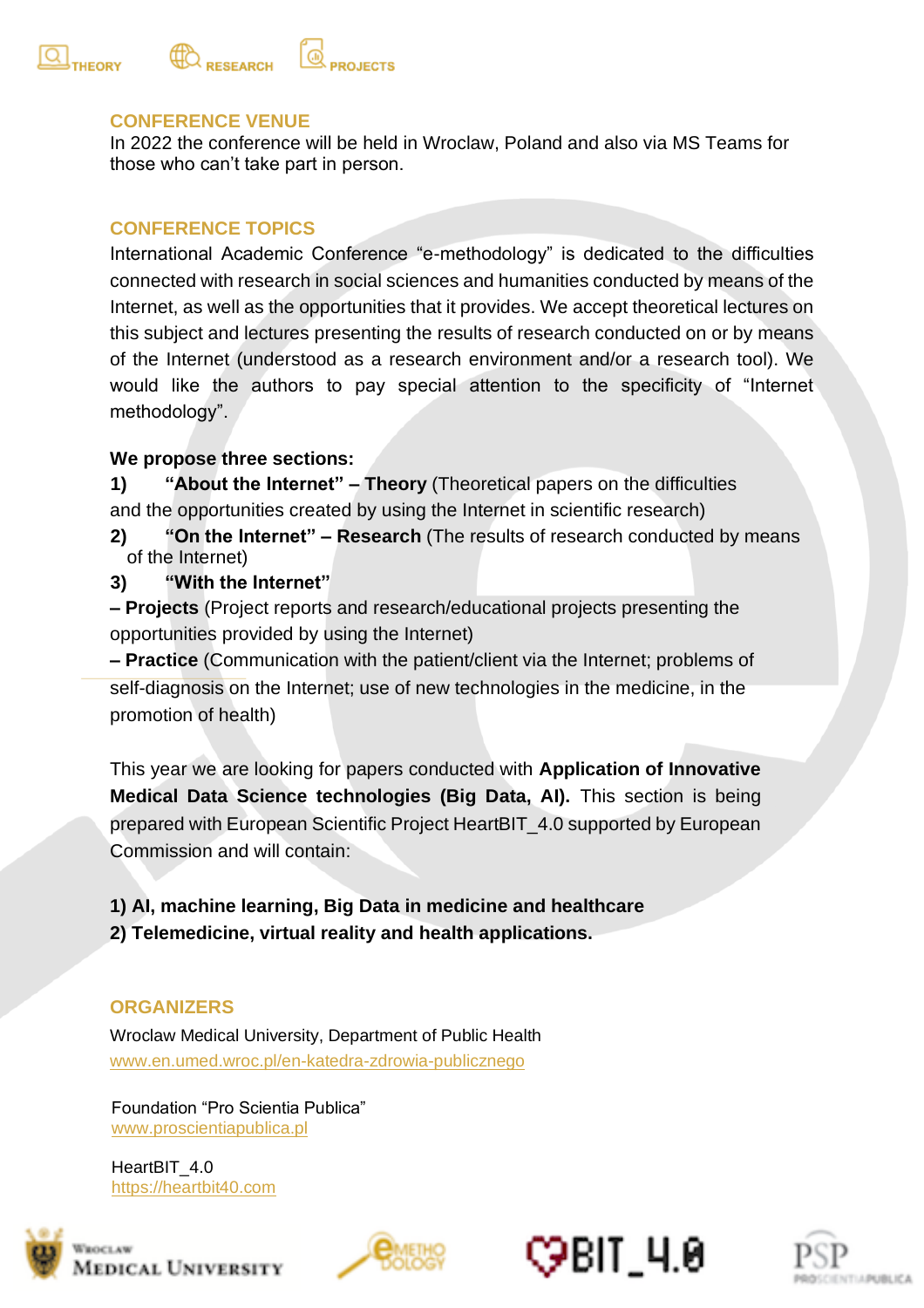

#### **LANGUAGE**

The Language of all proceedings (lectures, papers, posters, discussions) is English.

#### **THE CONFERENCE FEE**

- **70 EUR** (50 EUR for the co-author, if he / she participates in the conference) f**or scientific workers**
- **50 EUR** (30 EUR for the co-author) **for students and PhD students**
- **Erasmus+ exchange students – FREE**

#### **The conference fee covers:**

- participant's speech and/or poster (max. 2 presentations per 1 participant)
- peer-reviewed publications (in case of positive review) in "emethodology" (max. 1 publication per 1 participant)
- printed copy of "e-methodology" containing the positively reviewed papers submitted by participants
- full access to all sessions and lectures, admittance to the opening ceremony
- certificate of attendance (to be received at the conference personally)
- conference materials, coffee breaks, 1 lunch, solemn supper, cultural event

#### **PUBLICATION**

The conference participants are entitled to submit their papers for the international academic journal "e-methodology"

https://e-methodology.eu/index.php/e-methodology

[www.facebook.com/emethodology.journal](http://www.facebook.com/emethodology.journal)

The papers will be published only if they are positively reviewed (double blind peerreview).

### Please, apply at:<https://forms.gle/3xE6tw4KBRxzWsL49>

If you have any questions, feel free to ask at: [emethodologyconference@gmail.com](mailto:emethodologyconference@gmail.com)

Conference website: <http://e-methodology-conference.eu/2022/>

Sincerely, e-methodology team